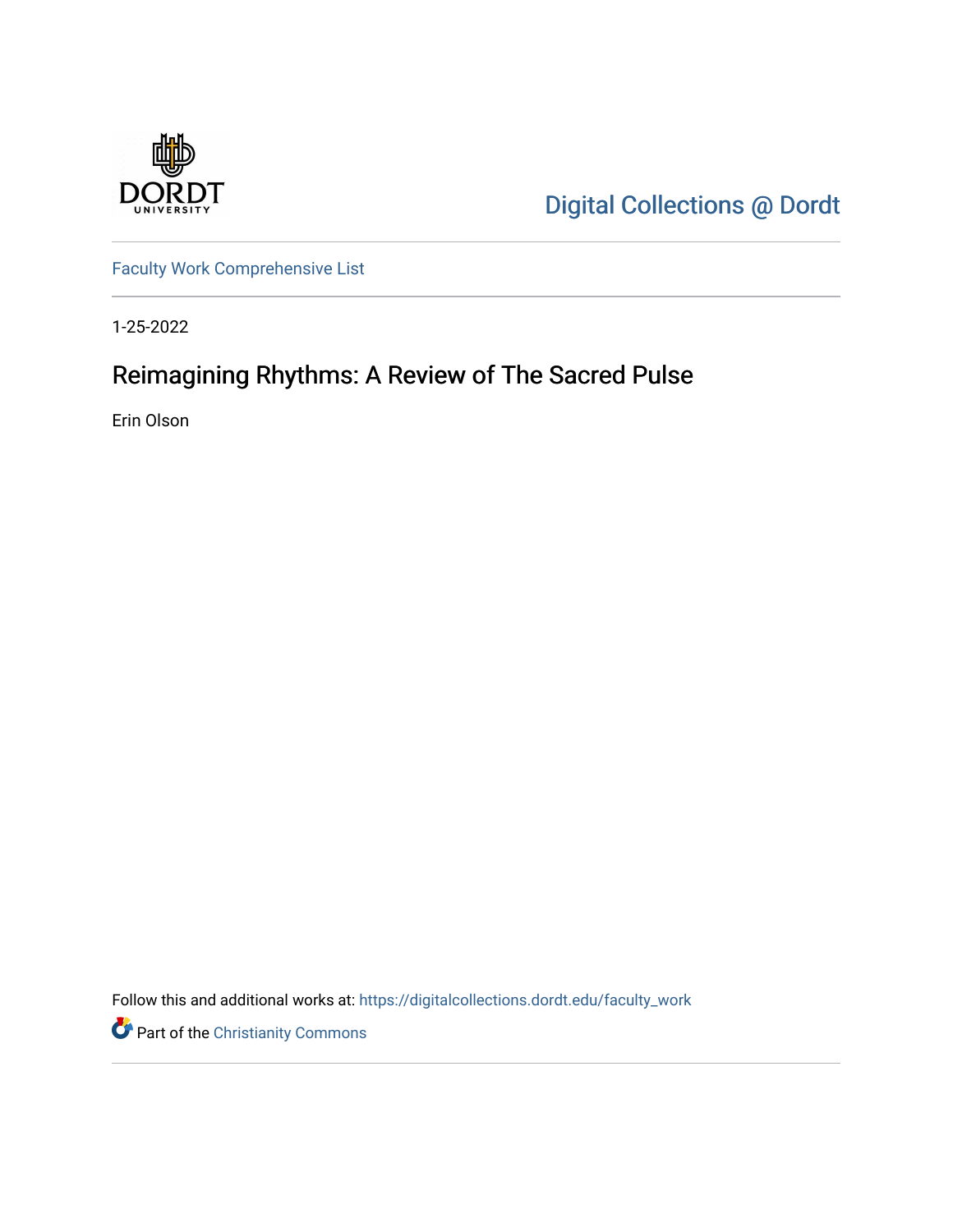### Reimagining Rhythms: A Review of The Sacred Pulse

#### Abstract

"We all bear the weight of grief, and Fiet's book challenged me to look more closely at societal responses to the experience."

Posting about the book The Sacred Pulse from In All Things - an online journal for critical reflection on faith, culture, art, and every ordinary-yet-graced square inch of God's creation.

<https://inallthings.org/reimagining-rhythms-a-review-of-the-sacred-pulse/>

#### Keywords

In All Things, book review, The Sacred Pulse, holy, rhythms, overwhelmed, souls, April Fiet

#### **Disciplines**

**Christianity** 

#### **Comments**

[In All Things](http://inallthings.org/) is a publication of the [Andreas Center for Reformed Scholarship and Service](http://www.dordt.edu/services_support/andreas_center/) at Dordt [University](http://www.dordt.edu/).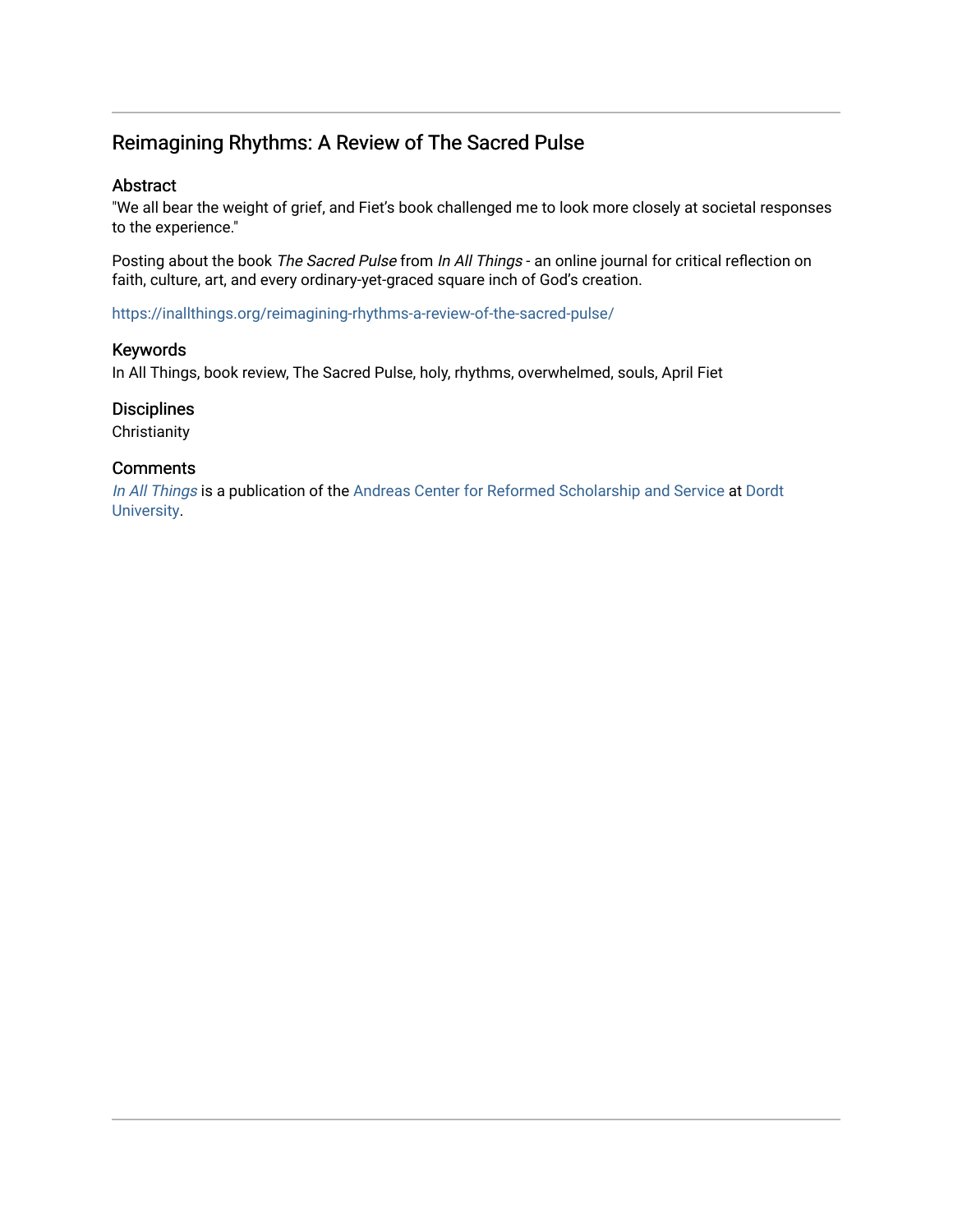# **Reimagining Rhythms: A Review of** *The Sacred Pulse*

#### **[Erin Olson](https://inallthings.org/author/erin-olson/)**

**January 25, 2022**

**Title:** *The Sacred Pulse: Holy Rhythms for Overwhelmed Souls* **Author:** April Fiet **Publisher:** Broadleaf Books **Publishing Date:** December 14, 2021 **Pages:** 248 (Paperback) **ISBN:** 978-1506469089

A few weeks ago, I was cleaning out a badly neglected storage room in our basement. While taking a break and with little thought, I sat down at my grandma's piano which was gifted to us when she died a few years ago. I found a copy of a song I knew well and had played for a church offertory quite a few times. I started to play and found that my mental memory enabled me to move my fingers without much thought. I used to play that piano faithfully after lunch at my grandparents' house on Sunday afternoons and even played it regularly once it was moved to our house a few years ago. But up until that afternoon a few weeks ago, I honestly couldn't remember the last time I had played. Before I knew it, as I was playing, I was also crying.

Playing the piano has always been a way for me to connect with my grandma, reignite my love for music, and utilize parts of my brain that don't get as much playing time. Somehow, though, it had been almost a year since I'd taken time to do this thing I enjoy so much. I'm not even sure where the tears came from other than I know they weren't tears of sadness—mostly tears over how badly I'd needed the piano but had neglected this thing I loved so much. Playing piano, along with other things, were part of my holy rhythms from which I had somehow become disconnected.

April Fiet's book, *The Sacred Pulse: Holy Rhythms for Overwhelmed Souls*, was just what I needed to read over the recent semester break. When I first picked it up*,* I thought for sure I was opening a book full of naval gazing self-help with some religiosity sprinkled on top, but this book was none of that and so much more. Looking at the chapters, I was worried that the book might become another laundry list of things I needed to learn to do or start doing to feel less overwhelmed.

As is true for many of us, the last year and a half has been exhausting. When the COVID-19 pandemic hit in March 2020, our university, like all of them, made a quick transition to online teaching. I was also trying to help my own three kids do school from home, and amid all of this,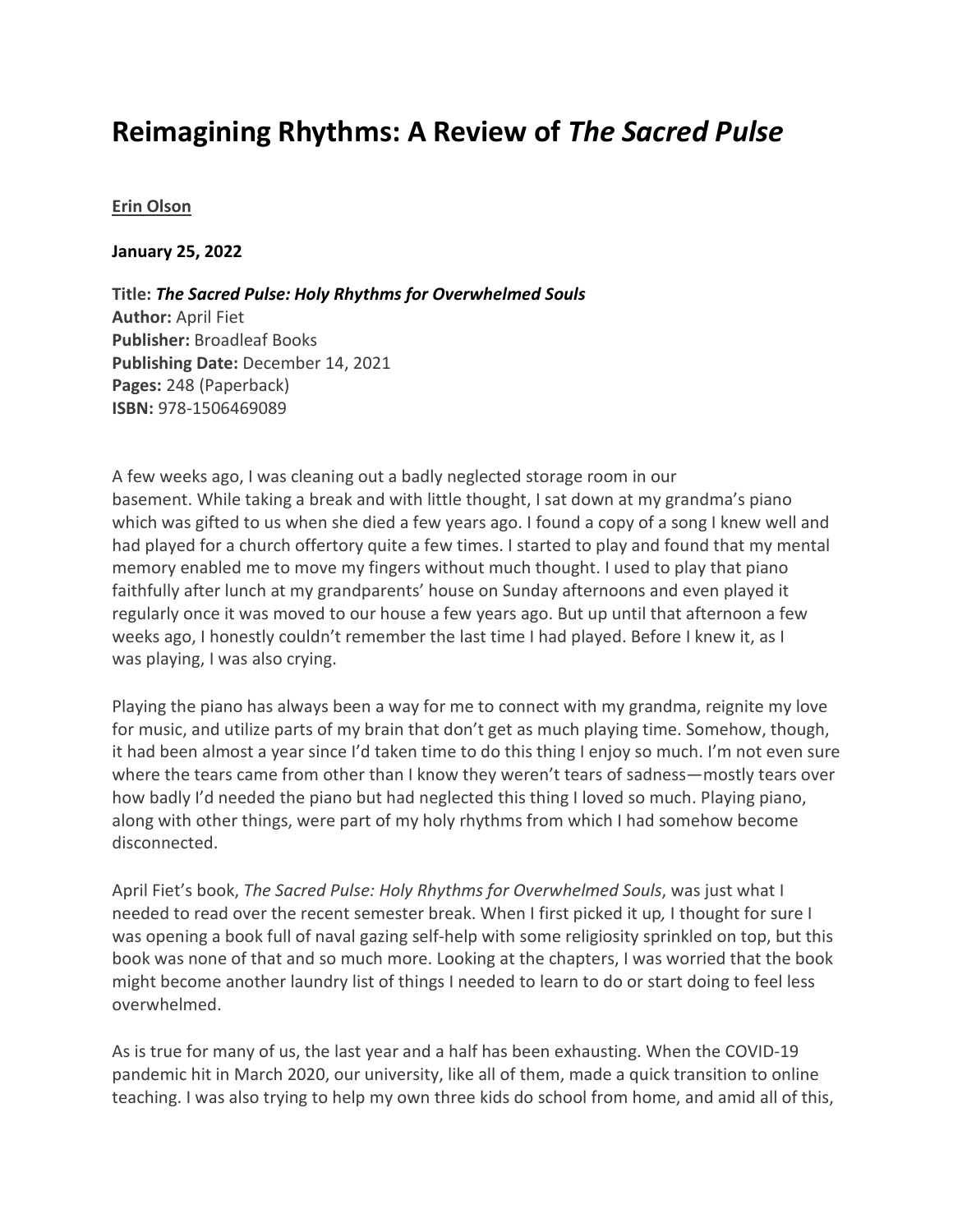our department was planning and preparing for the launch of a new graduate program. Rife with accreditation requirements, starting a new social work program is not for the faint of heart, and while it's been a labor of love, it has demanded a lot of mental energy. I've also, like many others, felt the strain of broken and strained relationships over increasing political and cultural polarizations around the pandemic, presidential elections, and the like. All of these things, along with me creeping toward my mid-40's, has made *tired* and *overwhelmed* seem like the two main descriptors I'd use for myself. I don't think my descriptors are all that unique in our present world and circumstances—I have heard this from many people who, almost two years into the pandemic, are feeling very weary.

*The Sacred Pulse* was a balm to my weary soul and tired body. Like me, April explains her own time of weariness and how she looked around at others who seemed to be "doing fine" and thought they must just be better at "managing their time." She states:

"I imagined that some people were just better able to work long days, get little sleep, and eat junk food all day long with little in the way of consequences. I have begun to realize that this isn't true. Some of us are better at hiding our weariness than others, but all of us thrive when we step away from the rhythm of our expectations and tasks and toward

This passage helped me see the people around me from a new perspective—we are all weary. If I can begin to see all people as weary, then my own experience and expectations start to shift significantly. If I treat myself with grace, and be honest and vulnerable about my own weariness, then I begin to recognize the ways I have become disconnected from God's holy rhythm for my life. Fiet's approach was fully compassionate, gracious, and patient, encouraging the reader to begin by taking small steps toward reconnecting with the rhythms of activities such as gardening, shopping, and grief.

Gardening, argues Fiet, can help us reconnect with the rhythm of the seasons while we recognize when and how things were meant to grow. This sustainable practice creates a connection to the food we eat and generates a deeper appreciation for the things we grow. Shopping can connect us with other people if we do not always choose convenience, but instead think about the cost of convenience, which is often our disconnection with where our purchases come from.

April tells a story of a time when she decided to sew her own dress and was surprised to find that the materials she purchased totaled more than the cost of the dress from a store. Many of us likely know this to be true, but how often do we stop to think about why this is? It's usually a signpost of injustice somewhere along the production line. As we learn more about how and by whom our clothes are made, we have recognized that many women and children are working in unsafe conditions, working very long hours, and are paid a pittance for their labor. Does this mean we need to start sewing all our own clothing? That is not feasible for me, and I assume not feasible for many others—but it does mean that when given the opportunity, we